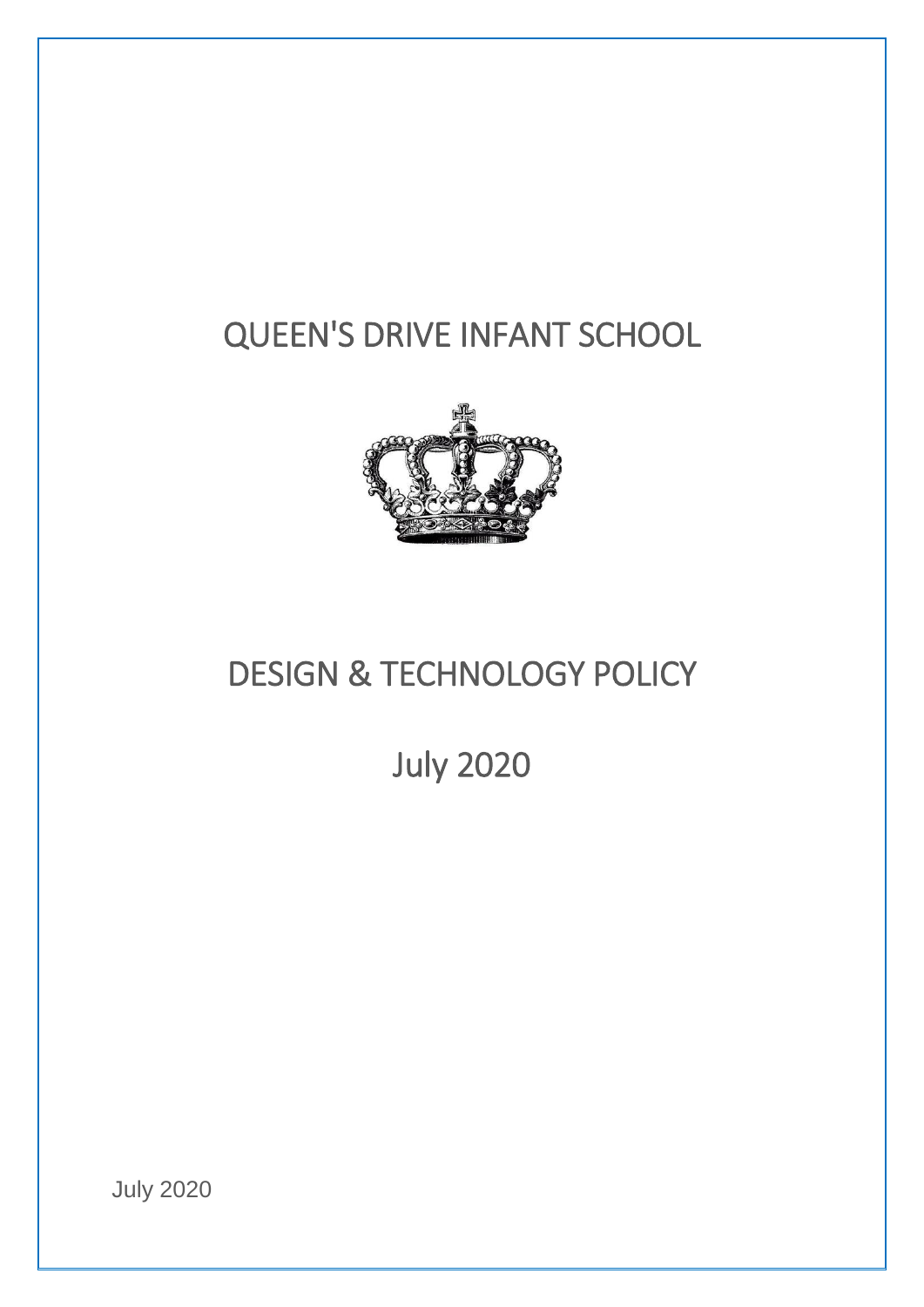# DESIGN TECHNOLOGY POLICY

# VISION

*Encourage and develop creativity, problem solving, planning and evaluation skills.*

Design Technology (DT) teaches children become innovative, informed users of products and technology. It combines practical skills with an understanding of aesthetic, social, environmental and industrial issues.

## AIMS AND INTENT

The aims for DT are to:

- develop creative, technical and practical expertise needed to perform everyday tasks confidently;
- build and apply knowledge, understanding and skills in order to design and make prototypes and products for a range of users;
- critique, evaluate and test ideas and products;
- understand and apply the principles of nutrition;
- learn basic cooking skills.

Children will acquire and apply knowledge and understanding of:

- Materials and components
- Mechanisms and control systems
- Structures
- Existing products
- Quality
- Health & Safety

Children apply scientific, mathematical, IT and art skills. They develop communication skills through questioning, describing and presenting ideas and are encouraged to evaluate and improve throughout the design process. Practical experiences foster resilience, and flexibility.

# IMPLEMENTATION AND ORGANISATION

In EYFS, DT is taught through continuous provision within the aspects of *The World/Technology* (as part of the *Understanding the World* area of learning) and *Exploring* Media *& Materials* (as part of *Expressive Art and Design*). By the end of the EYFS children should be able to;

- Manipulate materials to achieve a planned effect;
- Select appropriate resources and adapt work where necessary.
- Select the tools and techniques they need to shape, assemble and join the materials they are using;
- Safely use and explore a variety of materials, tools and techniques, experimenting with colour, design, texture, form and function.
- Know about similarities and differences in relation to objects, materials.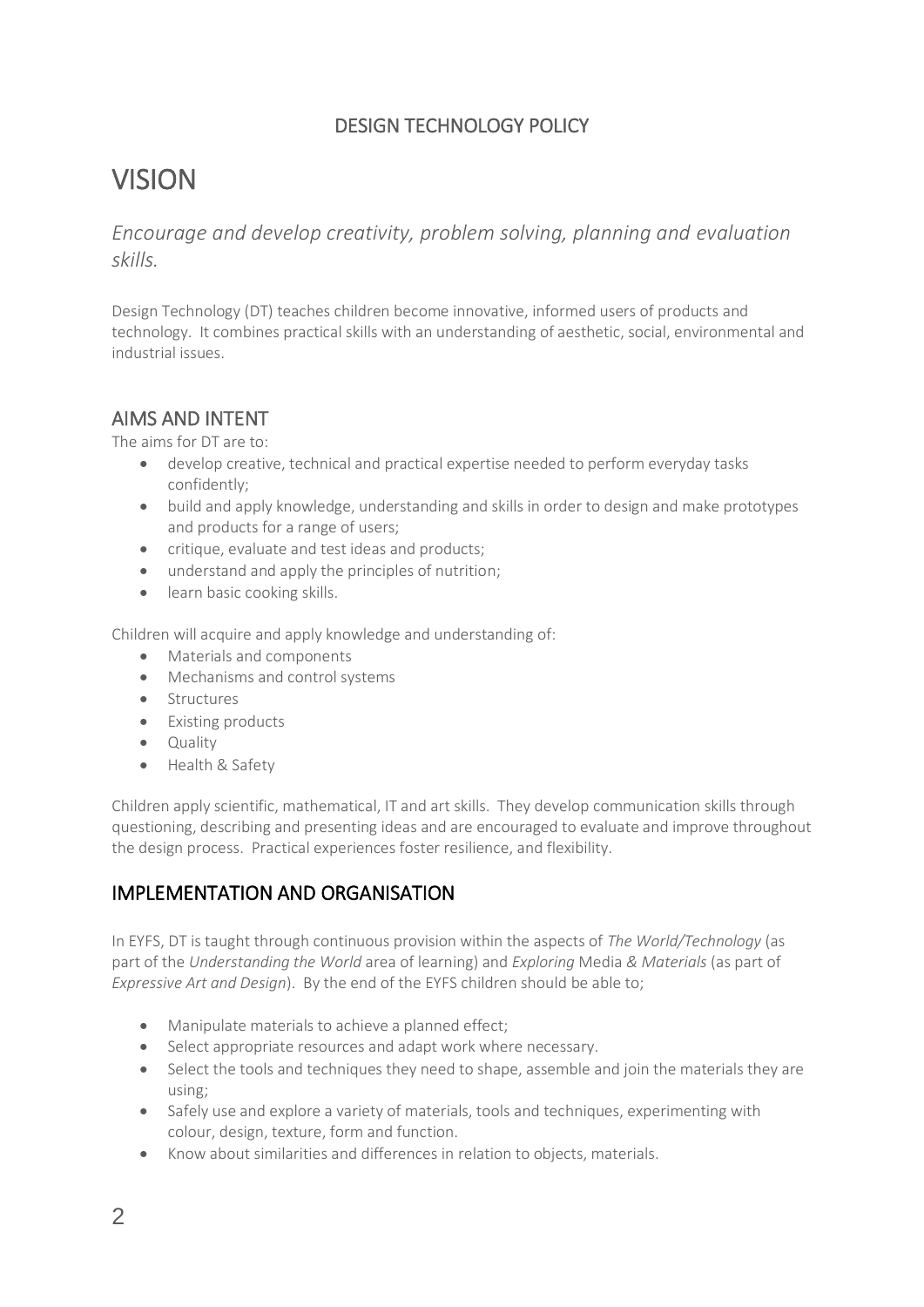Experiences include:

- Asking questions about how things work;
- Talking about what they are doing and what they have discovered;
- Learning about a variety of customs and cultures;
- Responding to drawings and pictures and drawing their own;
- Investigating and using a variety of construction kits, materials, tools and products;
- Using a range of materials to express ideas;
- Exploring colour, shape, texture & form;
- Selecting their own resources;
- Developing making skills for a variety of purposes;
- Handling appropriate tools and construction materials safely and with increasing control;
- Exploring and sharing their thoughts, ideas and feelings through a variety of design & technology ideas.

Key Stage 1- The teaching and learning principles for Key Stage 1 are set out in the National Curriculum, as follows:

#### **Design**

- design purposeful, functional, appealing products for themselves and other users based on design criteria
- generate, develop, model and communicate their ideas through talking, drawing, templates, mock-ups and, where appropriate, information and communication technology

#### Make

- select from and use a range of tools and equipment to perform practical tasks (for example, cutting, shaping, joining and finishing)
- select from and use a wide range of materials and components, including construction materials, textiles and ingredients, according to their characteristic

#### Evaluate

- explore and evaluate a range of existing products
- evaluate their ideas and products against design criteria

### Technical Knowledge

- build structures, exploring how they can be made stronger, stiffer and more stable
- explore and use mechanisms (for example, levers, sliders, wheels and axles), in their products

The curriculum is organised to enable cross curricular links where possible and useful. It takes into consideration how the units build on each other and are linked within the National Curriculum guidelines and QCA scheme of work.

EYFS strategies for teaching are guided by EYFS opportunities and experiences and given structure and sequence under the headings of *Understanding the World* and *Expressive Art and Design.*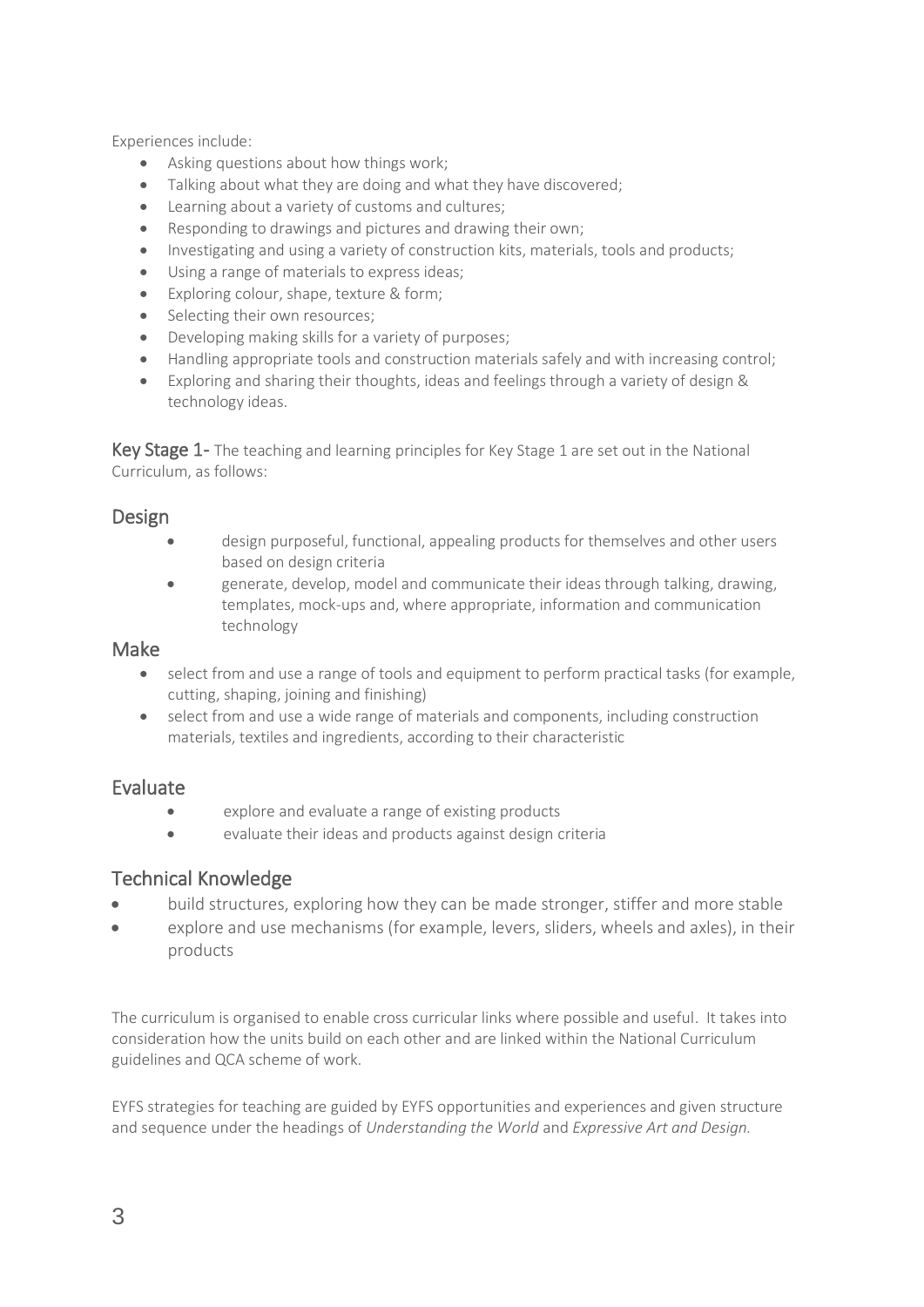In KS1 D&T is taught one half term each term (broadly alternating with Art). D&T is often taught in a block unit over a single week rather than as a weekly lesson over a half term.

Using 'Teaching backwards', teachers assess the starting point of learners through the use of preassessments and teachers 'demystify the destination' through the design and make stages using WAGOLLs to demonstrate. Teachers cater to the different needs of the children providing challenges and supporting by giving children feedback during the make stage.

Resources are kept in the group room. Specific unit resources are kept in labelled boxes. The coordinator manages the curriculum budget, re-ordering and up-dating resources where necessary with one main order at the beginning of each academic year.

### Health & Safety

All adults involved with any aspect of preparing and cooking food with children in school have been given guidelines for Health & Safety with particular reference to Food Hygiene procedures. Children are also taught why it is important to follow these guidelines.

Adults who work with children designing and making must set a positive example and teach pupils so they begin to recognise and learn about:

- Hazards, risk and risk control;
- Recognising hazards, assessing consequent risks and taking steps to control them;
- Using information to assess the immediate and cumulative risks;
- Managing their environment to ensure the health and safety of themselves and others;
- Explaining the steps taken to control risks.

#### PLANNING

#### Long term planning

The inbuilt progression set out by the National Curriculum gives a basic structure and starting point for teachers to plan from and follow. The whole school DT Progression Map shows clear progression of skills from EYFS to Year Two according to each strand of the subject. The KS1 Long Term Planning Grid shows which topic and strand of D&T is taught each term.

#### Mid-term planning

The DT Co-ordinator provides Skills and Knowledge to cover each half term and also provides a theme in KS1 in order to cover the whole curriculum. (DT Progression Map)

#### Short-term planning

This is completed by individual teachers and within Year Group Teams. In KS1 the teachers follow the topics detailed on the KS1 Long Term Planning Document.

# IMPACT / ASSESSMENT AND MONITORING

Summative Assessment - Children will be recorded on insight each half term that DT is taught as a discrete subject. They will be assessed as either 'Above', 'Expected', 'Below' or 'Well Below' for each unit taught. Parents are given an annual report outlining their child's progress. Parents are also informed verbally in consultation about their child's progress during the past year. Governors are